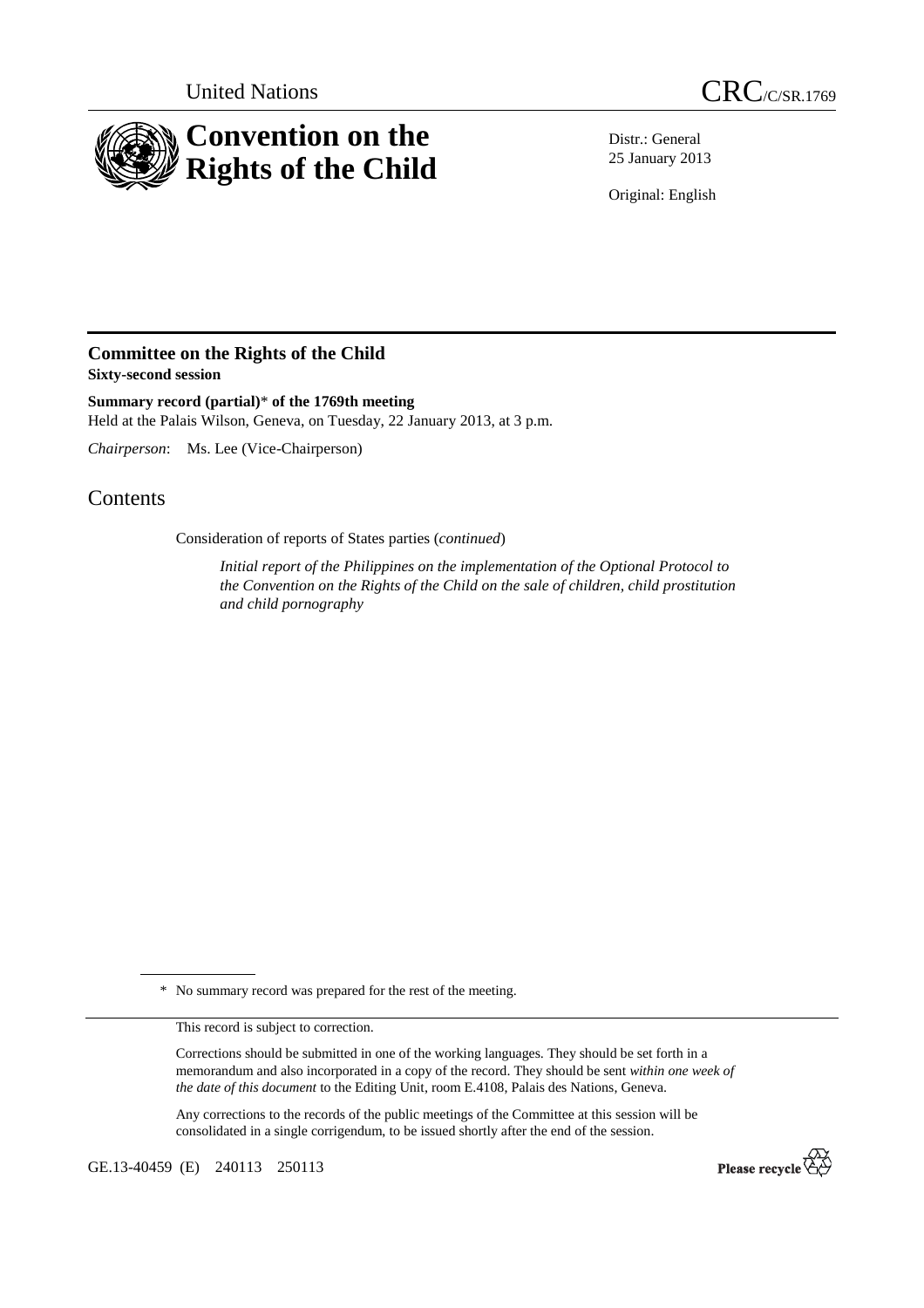*In the absence of the Chairperson, Ms. Lee, Vice-Chairperson, took the Chair.* 

*The discussion covered in the summary record began at 3 p.m.* 

## **Consideration of reports of States parties** (*continued*)

*Initial report of the Philippines on the implementation of the Optional Protocol to the Convention on the Rights of the Child on the sale of children, child prostitution and child pornography* (CRC/C/PHL/1; CRC/C/PHL/Q/1 and Add.1)

1. *At the invitation of the Chairperson, the delegation of the Philippines took places at the Committee table.* 

2. **Ms. Juliano-Soliman** (Philippines) said that the Philippines condemned in the strongest terms the despicable practices of the sale of children and child prostitution and pornography and would do everything in its power to stamp out such phenomena. Since the submission of its initial report in 2008, the Government had taken a number of initiatives to protect children's rights, including the establishment of the Human Development and Poverty Reduction Cluster to strengthen coordination among agencies so as to improve the quality of life. The Government had increased the amount of support for children and their families through the conditional cash transfer programme, which benefited over 7.4 million children in 79 provinces, and was implementing a comprehensive programme for street children, street families and indigenous peoples, especially the Sama-Badjaus, which permitted them to live productive and safe lives. The Government's Council for the Welfare of Children monitored and reported on the impact of Government programmes benefiting children, and together with other national agencies and local governments, NGOs and faith-based groups, the Council held an annual national awareness week for the prevention of child sexual abuse and exploitation. Other awareness-raising activities were conducted at schools and in premier tourist destinations; billboards and posters were placed in areas frequented by tourists; and police officers, tour guides, taxi drivers, hotel front office staff and others received targeted training. Public prosecutors and agents of the National Bureau of Investigation received training on combating cybercrime and child pornography, and also received instruction on how to use child-sensitive techniques in their investigations.

3. In 2009 the Government had enacted the Anti-Child Pornography Act, which had added to the panoply of laws protecting children against exploitation, abuse, discrimination and trafficking. The Inter-Agency Council against Trafficking had rescued 414 trafficked minors in 2011 and maintained a database of information on human trafficking. To date, 30 persons had been convicted of trafficking in children thanks to its work. Since 2008 the Department of Justice had set up the National Justice Information System, which would be interconnected with the Philippine Center for Transnational Crime. The Center acted as a clearing house for referral of cases to the proper agencies.

4. The Philippine National Police had over 1,800 women and children's desks at its police stations throughout the country. It was currently handling 8 cases of child pornography and had worked on 103 cases of child prostitution and 5 cases of child trafficking. The Committee for the Special Protection of Children had been enlarged and had focused its efforts on law enforcement and legal assistance; it had also adopted guidelines for the case management of child victims of abuse, neglect and exploitation.

5. The Department of Social Welfare and Development implemented a recovery and reintegration programme for trafficked persons that had provided 285 victims of trafficking with psychosocial, social and educational services. It operated 42 residential facilities and temporary shelters that had served over 300 clients between 2009 and 2012. Lastly, the perpetrators of acts covered by the Optional Protocol were criminally liable under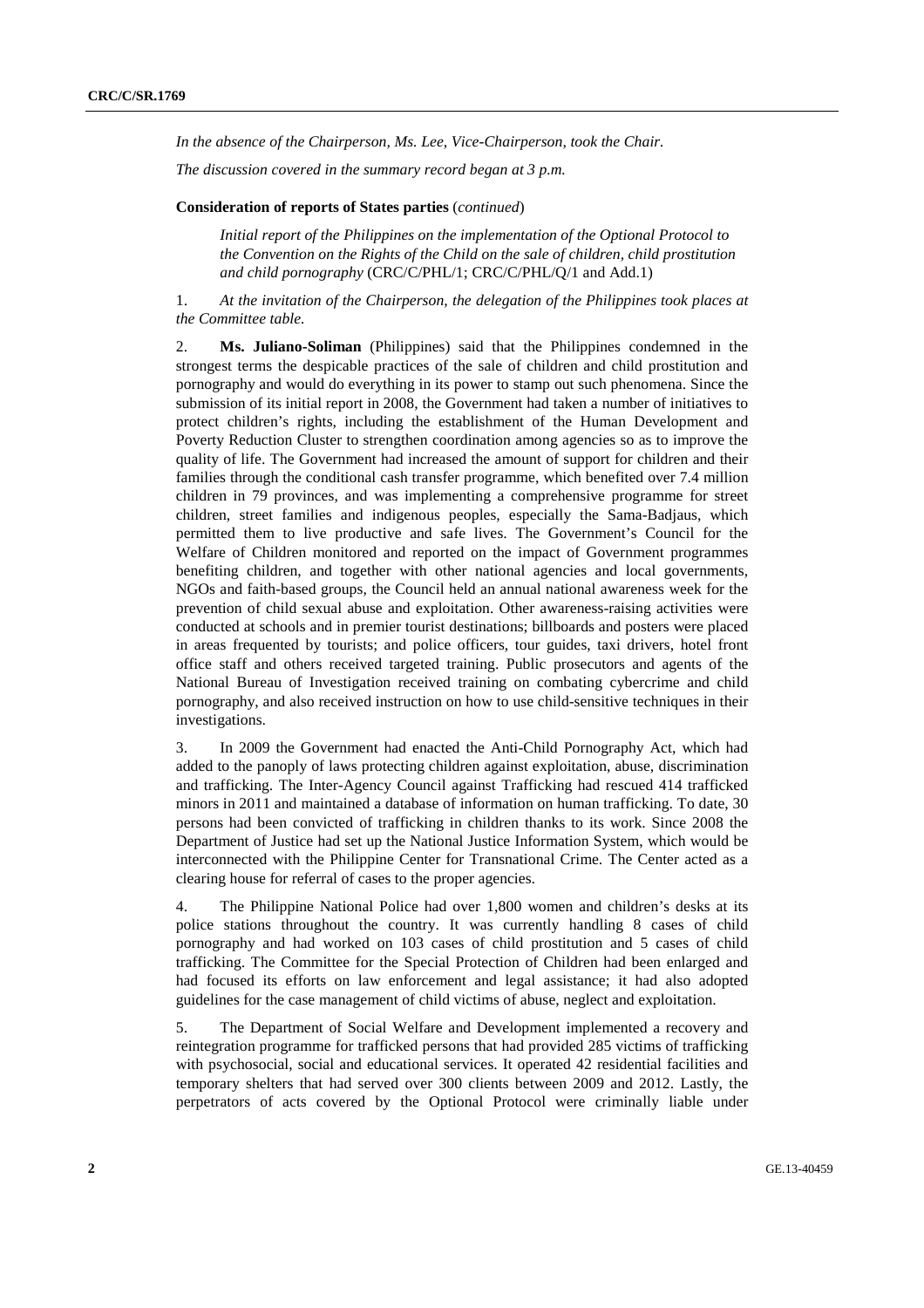Philippine law and could be ordered by a court to pay compensation if the victims filed complaints.

6. **Mr. Koompraphant** (Country Rapporteur for the Optional Protocol on the sale of children, child prostitution and child pornography), noting that the Committee had previously urged the Philippines to conduct a study to assess the causes, nature and extent of commercial sexual exploitation and child pornography, asked whether any such study had been conducted and what measures had been taken to combat such phenomena. Specifically, what kind of preventive measures had been set out by the Second National Plan of Action for Children covering the period until 2016, and what kind of budget was being allocated for the plan's implementation? The delegation should describe the programmes implemented at the local level for children who suffered abuse, exploitation or discrimination and should inform the Committee whether the model of the Child Protection Unit implemented at the Philippine General Hospital had been emulated at other establishments. Had a monitoring mechanism been established to ascertain the number of victims of the offences covered by the Optional Protocol? The Committee should be informed how the various laws defined the sale of children and whether the possession of child pornography was prohibited. Lastly, did the Government intend to ratify the Hague Convention on the Civil Aspects of International Child Abduction?

7. **Ms. Aidoo** (Country Rapporteur for the Optional Protocol on the sale of children, child prostitution and child pornography) said that the Council for the Welfare of Children had many responsibilities related to children's rights, and noted that a large number of other agencies were also involved in work related to such issues. In the recent past, responsibility for the Council had been transferred three times, and it was now a part of the Department of Social Welfare and Development. The Committee was concerned about the question of whether the Council was able to work effectively to coordinate actions related to the very specific crimes covered by articles 2 and 3 of the Optional Protocol, as such crimes took place at various levels in a country with such a high degree of decentralization. What human and financial resources were at its disposal? The Committee had learned that the Council's budget had recently been raised to about 650,000 dollars, which was still insufficient.

8. Notwithstanding the fact that the Philippines had made a laudable effort to conduct dissemination activities and train relevant stakeholders in issues related to the Optional Protocol, the instrument was still relatively unknown among children and parents. That lack of awareness only served to perpetuate a culture in which sexual exploitation was tolerated, which meant that offences all too often went unreported. What was the Government doing to ensure sustainable dissemination, awareness-raising and training to help change attitudes?

9. Fighting the crimes covered by the Convention would require a more preventive approach addressing their root causes based on in-depth research. Was any research conducted into the links between the crimes in question and aspects such as poverty, the lack of birth registration, social inequality, discrimination against girls and the breakdown of families? The delegation should describe the cooperation between the Government and the private sector in combating sex tourism.

10. **Ms. Nores de García**, noting that the Government recognized in its report that it still did not allocate sufficient resources to combat the crimes covered by the Optional Protocol, said that the Committee should be informed whether consideration was being given to securing more funding for such activities, how such budgets were calculated and followed up and what oversight mechanisms existed to ensure that allocations were not subject to corrupt practices and that they were used effectively.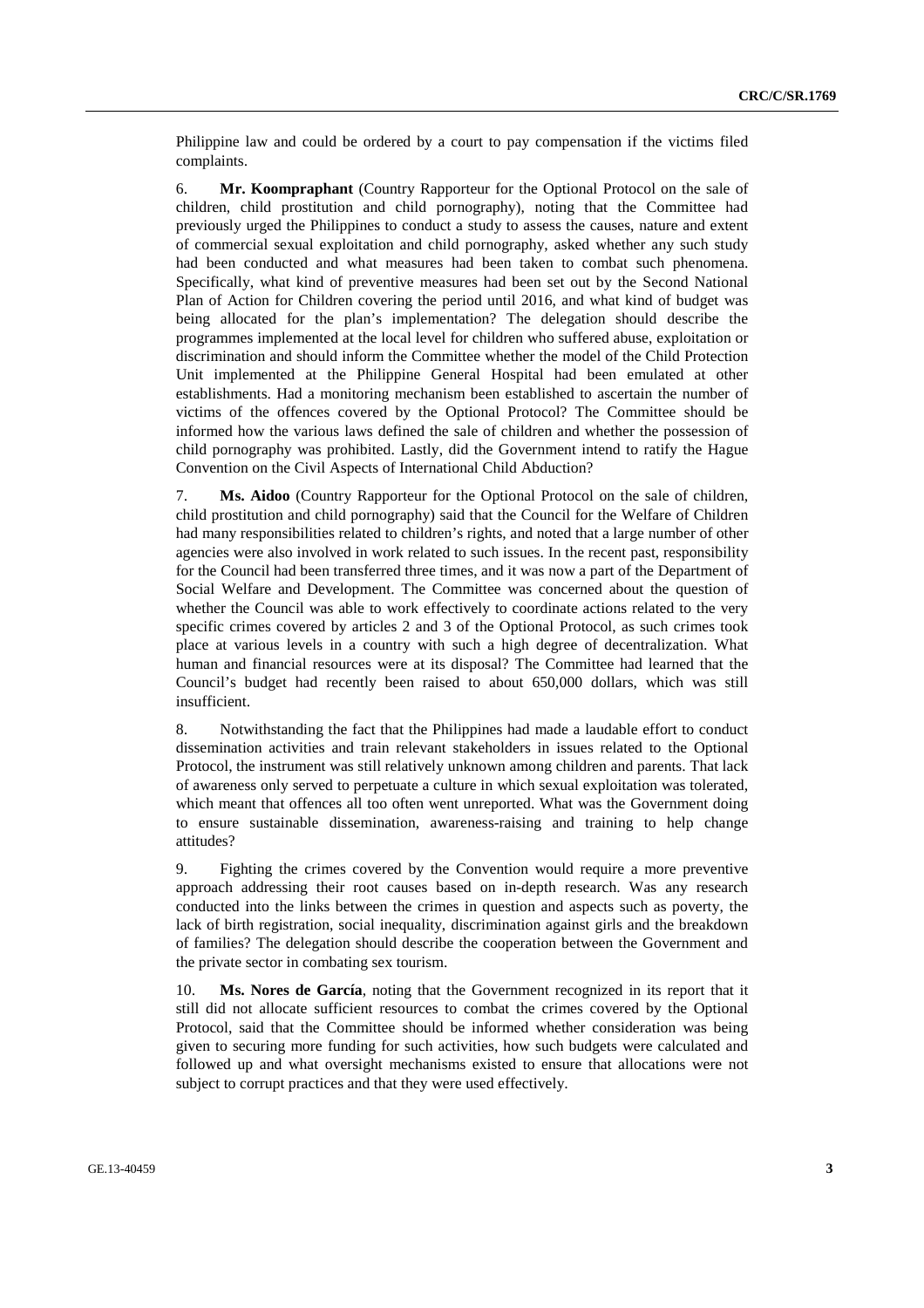11. **Mr. Madi** said that it was the Committee's understanding that under the Philippine Criminal Code, foreigners who committed crimes in the Philippines involving sex with children were liable to prosecution. The delegation should give statistics on the number of cases prosecuted and of convictions for such offences. Philippine nationals who committed such crimes in other countries were not subject to prosecution in the Philippines. Did the Government plan to amend the law so that it extended extraterritorial jurisdiction to cover them as well? The requirements of the law currently governing extradition were too stringent, as they made extradition possible only in cases where an extradition treaty existed and where the offence was covered by double criminality.

12. **Ms. Sandberg** said that in 2009, when the Committee had issued its concluding observations following consideration of the report submitted on implementation of the Convention on the Rights of the Child, the Committee had expressed concern about the lack of birth registration of some 2.6 million people, most of whom were Muslim or from indigenous groups in Mindanao. What had the Government done to step up the registration of births? Were service charges still applicable for such registration, and were fines applicable in the event of late registration?

13. **Mr. Cordona Llorens** said that the Philippines deserved congratulations for bringing its law largely into line with the Optional Protocol, but that the Committee would like the delegation to explain what efforts were being made in practice to eradicate the crimes in question. What initiatives were taken to raise public awareness? Raising the age of consent from 12 years would no doubt help to change the current permissive attitude towards child prostitution. What efforts were made to disseminate information on the Optional Protocol in schools? How were the sale and trafficking of children defined, and how did those definitions apply to cases of adoption? The Committee had heard alarming reports that certain new adoption practices were aimed at circumventing the law. For example, some women were paid to have their babies in other countries. What steps were taken to extend the country's jurisdiction over such offences? Lastly, were children who were apprehended for involvement in prostitution treated as criminals, or as victims?

14. **Ms. Wijemanne** asked how information on the crimes covered by the Optional Protocol was collected and maintained in databases. The delegation should explain who collected the information and maintained the databases, whether there was an established reporting system and whether any research was done regarding the use of the information. Was the data useful in geographically mapping trends? She also would like to know whether any research was carried out on the perpetrators of the offences covered by the Optional Protocols. What specific methods were used to identify cybersex involving children, and what efforts were made to provide vulnerable children, including street children, with life skills so as to keep them from becoming victims? Were law enforcement officers, social welfare officers and members of the judiciary trained in the applicability of the Optional Protocol? Lastly, what programmes existed to afford protection and provide care to child victims of exploitation?

15. **Mr. Pollar** noting that the courts had the right to order the confiscation of property under the law, asked whether any decisions had been handed down relating to the seizure or confiscation of property involved in the commission of offences under the Optional Protocol.

16. **The Chairperson** noted that over the years the vulnerability of the girl child had been a recurring theme in the various reports submitted by the Philippines to the Committee. The social attitude towards the exploitation of girls was a major challenge, and the national Government and various local authorities were not always in agreement on how to meet it. How could the Government ensure that efforts to change attitudes would be sustainable and effective? Acceptance in society of the exploitation of girls in tourist areas in the Philippines, of the use of mail-order schemes to arrange marriages and of the use of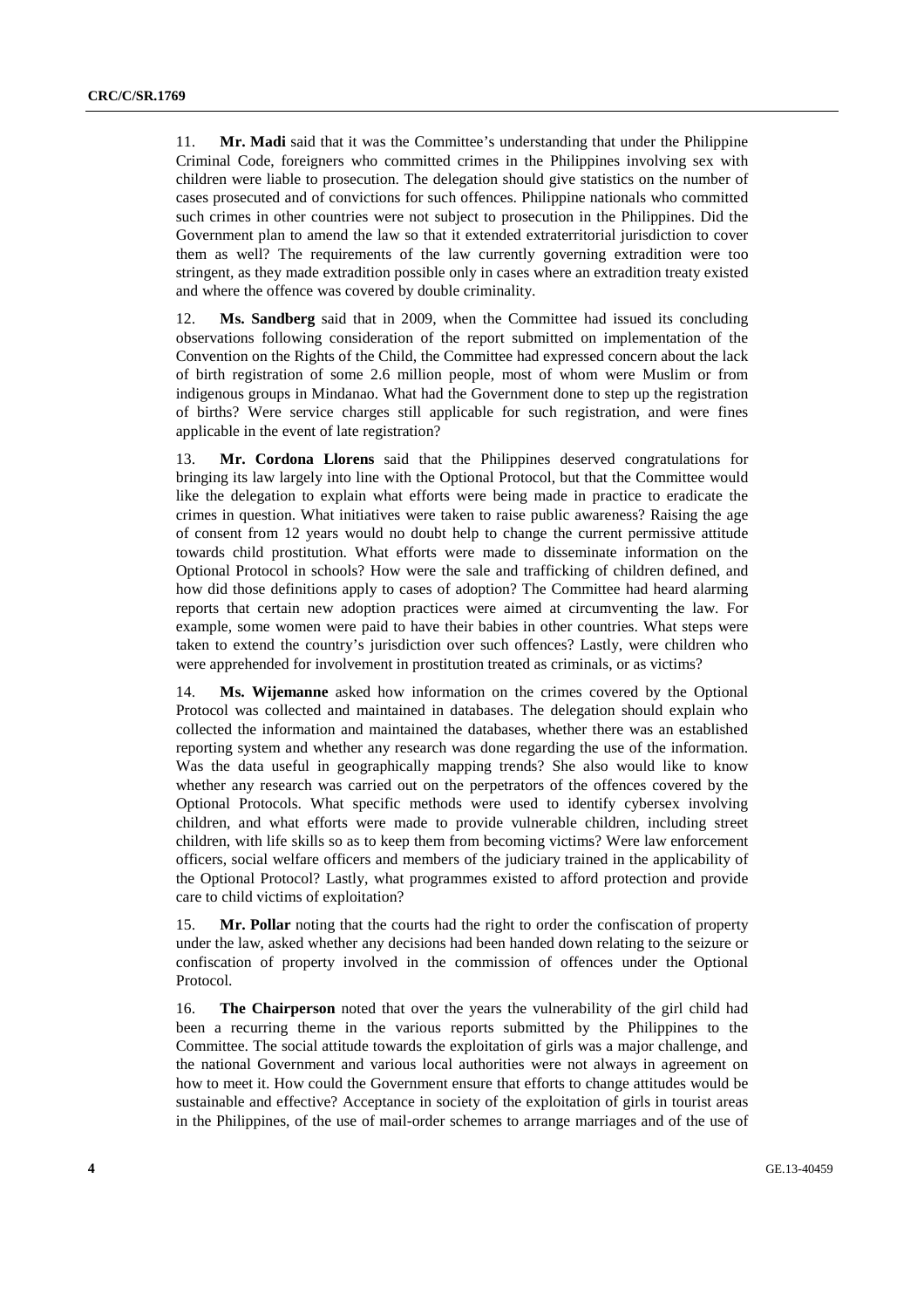entertainer visas for travel to other countries left many children in situations of vulnerability.

*The meeting was suspended at 3.55 p.m. and resumed at 4.15 p.m.* 

17. **Mr. Lepatan** (Philippines) pointed out that, since the introduction of the Global Gender Gap Report by the World Economic Forum in 2006, the Philippines had always ranked highly, and in fact was the only Asian country in the top 10. The Philippines had been ranked eighth out of 135 countries in the most recent report, which would not have been possible if the country did not value girl children. The Philippines had also been ranked first in terms of women's educational attainment, health and survival; seventeenth for economic participation of women; and fourteenth for women's political empowerment. Those achievements should serve to dispel the perception that discrimination against girls was prevalent in the Philippines.

18. The possibility of accession to the Hague Convention on the Civil Aspects of International Child Abduction was still under consideration, which involved a lengthy consultation process among various agencies. Although the Convention had not yet been signed or ratified, there were enough safeguards in domestic law to ensure that children could not simply be smuggled out of the country, including provisions that children were not allowed to travel without the consent of both parents.

19. **Ms. Vigo** (Philippines) said that the Council for the Welfare of Children was the mandated institution of the Philippine Government responsible for the coordination and monitoring of the State party's international and national obligations in respect of children. The Council's board was composed of representatives of the Departments of Social Welfare and Development, Health, Education, the Interior and Local Government, Justice, and Labour and Employment, among others. There were also regional committees for the welfare of children, which operated under the Regional Development Council and were linked to the local councils for the protection of children. Those structures had been designed to ensure good coordination of all activities to promote and protect children's rights.

20. A number of inter-agency councils also dealt with the multifaceted issues related to children. The year before, a summit of such councils had been held to strengthen coordination and agree on a mechanism to harmonize their mandates and better apportion their budgets. The summit had concluded that a coordination mechanism should be developed in the areas of planning, programming, data and information management, research, monitoring and advocacy. As a result, joint planning would soon be taking place for the 2014 budget so as to ensure the effective use of all resources and avoid overlap and duplication among the agencies.

21. **Ms. Caraballo** (Philippines) said that the Council for the Welfare of Children, together with governmental and non-governmental organizations, conducted specific campaigns to raise awareness of children's issues, and specifically of the Optional Protocol. Every year, the second week of February was designated National Child Sexual Abuse Awareness Week; various Government agencies issued circulars so that local governments could conduct simultaneous awareness-raising in their areas, and the Department of Education also issued circulars to all schools instructing them to educate children on that theme. The third week of March was the designated Girl Child Week, which focused on the protection of girl children. The biggest event was Children's Month which took place nationwide every October, with activities carried out by governmental and nongovernmental organizations. Personal safety lessons were part of the school curriculum in 15 regions of the country; the aim of those lessons was to improve children's ability to protect themselves against sexual abuse and ward off possible exploitation. The children were taught that if they were approached or abused they should tell an adult they trusted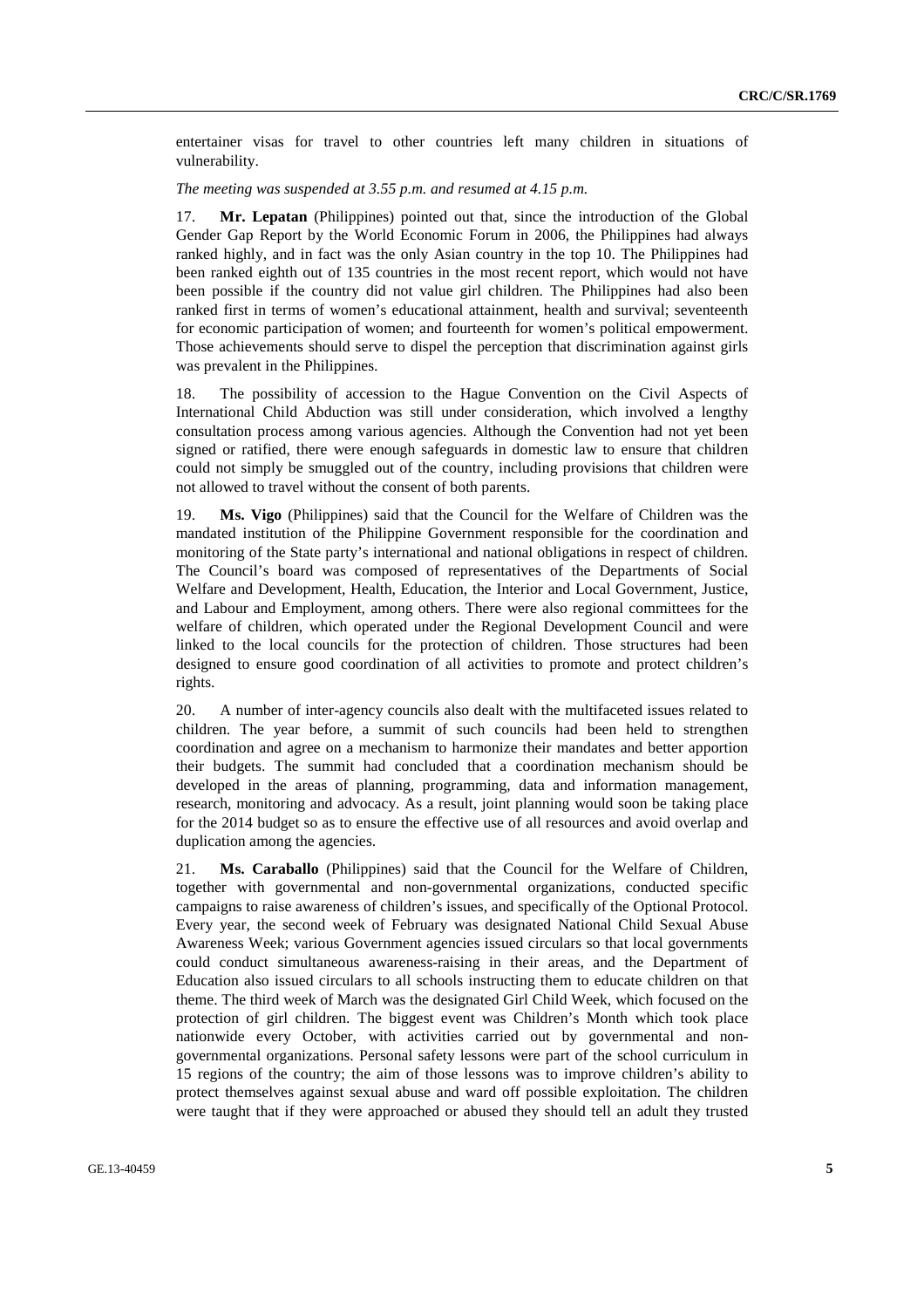and were informed that there were social workers in every municipality who could provide help. The programme had been institutionalized by the Department of Education through a department order.

22. The Department of Education also had memorandums of agreement with Government agencies and NGOs to roll out the child protection policy, which included guidelines on the protection of children against abuse, exploitation and bullying, and the establishment and training of child protection committees in every school.

23. **Ms. Wijemanne** said that, from the information available to the Committee, it appeared that the largest number of children who were vulnerable to and affected by sexual exploitation were living in poverty and therefore not necessarily in school. She wished to know how the State party reached out to those children.

24. **Ms. Aidoo** said that the Committee had heard reports that, because of poverty and social exclusion, some parents felt obliged to give up or sell their children for sexual exploitation or forced labour in the agricultural sector. She asked how the awareness-raising and capacity-building programmes reached the children in the most vulnerable situations and their parents or guardians. There was a need for a more sustainable approach to public education and awareness-raising that reached all sectors of society.

25. **Ms. Juliano-Soliman** (Philippines) said that one of the sustainable interventions was the provision of conditional cash transfers, which had reached more than 3 million households by the end of 2012, benefiting close to 7.5 million children from poor households. The beneficiaries had been identified through a national household targeting system, which had identified 5.2 million eligible households. Under the programme, up to three children per household were provided with a monthly cash grant for education of 300 pesos, approximately 9 dollars, and the mother and babies not in school received 500 pesos. The programme currently covered children up to the age of 14. There was also a modified conditional cash transfer programme for children in need of special protection who were not enrolled in school, such as street children, children from indigenous communities and children identified as vulnerable to child labour. Such children had not been identified by the household survey. According to a recent study funded by the International Labour Organization, 2.5 million children in the Philippines were working in hazardous conditions. On that basis, the Government provided not only the cash grant but, particularly for street families, rental housing and immediate livelihood support so that they could sustain themselves in the rental houses provided for six months. For indigenous people, the intervention also focused on nutrition conditions and the provision of supplementary feeding.

26. There were three conditions for receipt of the grants. Firstly, the parents had to send their children to school or alternative learning systems for 85 per cent of the time every month. Secondly, mothers and children had to visit health centres for procedures such as immunization, weight monitoring, nutritional advice and deworming. Thirdly, the parents had to attend family development sessions held monthly at the *barangay* level, which covered topics such as effective parenting, reproductive health, ways to combat trafficking and the provisions of the Optional Protocol. The anti-trafficking information was particularly important in disaster-stricken areas, where the most vulnerable families entrusted their children with strangers or family members in the hope that they would be given a better life. In areas identified as having children working in hazardous conditions, the family development sessions also urged parents not to send children to work. One of the challenges in that regard was that in mining areas, children earned more than the 300 pesos a month provided by the cash transfer, and therefore that issue still needed to be addressed.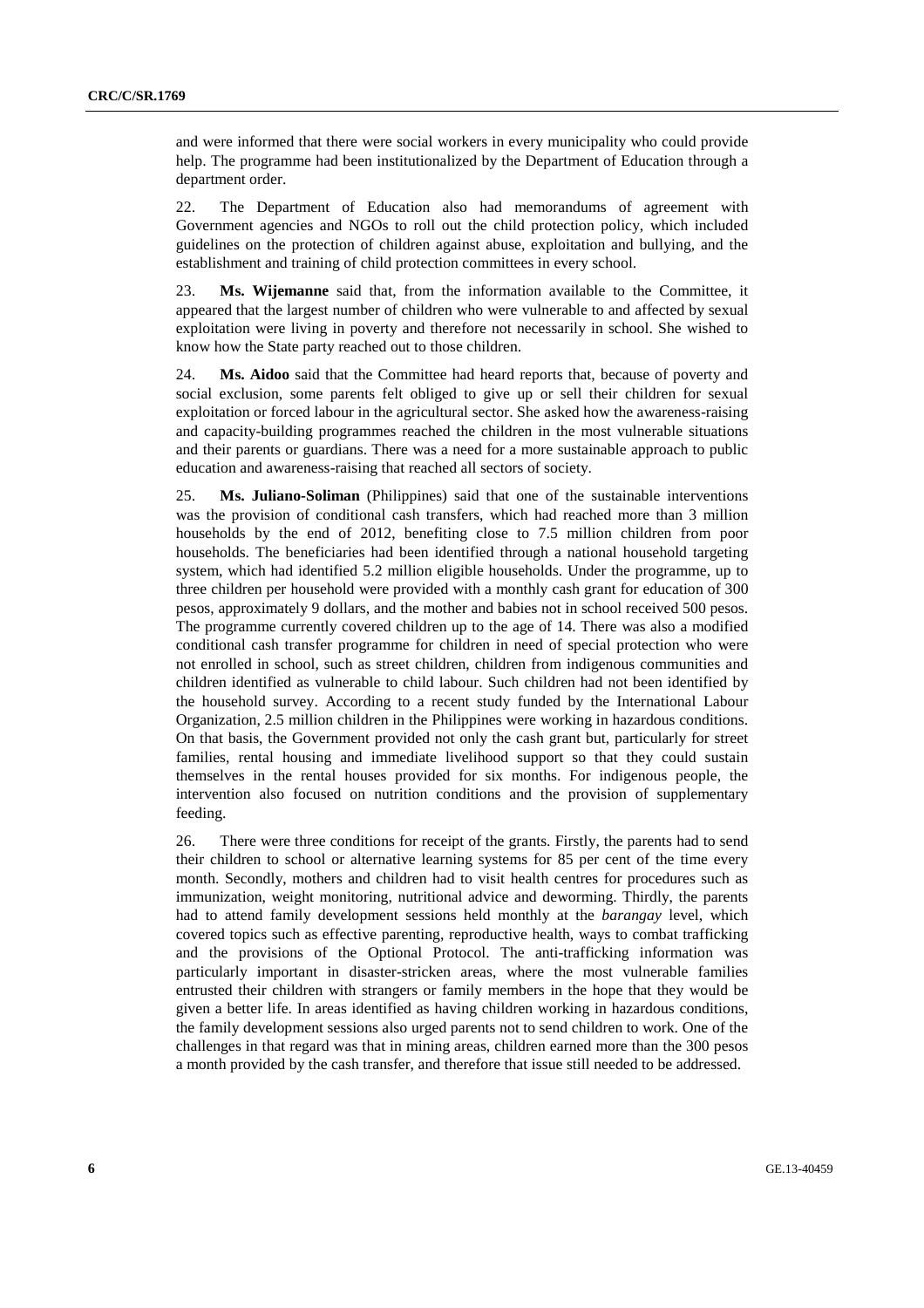27. **Mr. Koompraphant** asked about the outcome of the programmes and whether there had been any positive impact on the groups at risk of becoming the victims of sale of children, child pornography and child prostitution.

28. **Ms. Juliano-Soliman** (Philippines) said that an impact evaluation of the conditional cash grant programme had been conducted by the World Bank the year before. It had compared areas where the programme was in place and where it was not. Assuming that other conditions were the same, the evaluation had indicated that children in areas where the programme operated were benefiting more, as their families spent more on education. In all of those areas, there had been an increase in enrolment and participation and in spending on nutrition and medicine, and pregnant mothers had received more medical attention. As for groups vulnerable to the sale of children, child pornography and child prostitution, in the villages that had been studied, which were known to have had some trafficking, children had been found to have been kept in the villages. The delegation could provide a copy of the impact evaluation to the Committee.

29. **The Chairperson** asked whether the conditional cash transfer programme also included a voucher plan.

30. **Ms. Juliano-Soliman** (Philippines) said that the possibility of introducing vouchers was still being studied, as it would necessitate a network of providers, which would not be possible in all areas. Under the current system, cash could be withdrawn from automatic tellers, and remittance services and the Philippine postal service were also used to disburse funds.

31. Turning to the issue of budgetary allocations, she said that, for the first time, at least 30 per cent of the budget had been allocated to social services, with the major beneficiaries being children. The largest budget was for education, which was provided free of charge from the elementary level to high school. The 2013 budget for the Council for the Welfare of Children was 975,000 dollars, which was a substantial increase on previous years. The Department of Justice had a budget of 550,000 dollars for preventive and prosecutorial programmes to combat the sale of children and trafficking. However, the greatest investment to prevent trafficking in children was in the conditional cash transfer, which had received 1.1 billion dollars in 2013. The investment was intended not only to keep children in school and keep them healthy, but to break the intergenerational cycle of poverty, which was one of the causes of the sale of children, child pornography and child prostitution.

32. **Mr. Fernandez** (Philippines) said that the Department of the Interior and Local Government, as a member of the Council for the Welfare of Children, actively participated and shared its resources and personnel with those programmes. The Department monitored local governments' compliance with national laws and programmes and ensured that local government units had local councils for the protection of children at both the municipal and *barangay* level. The Department issued seals of good housekeeping, which included financial incentives for local government units to achieve certain standards, including in the area of children's rights. The over 1,800 women's and children's desks at police stations participated actively in the enforcement of laws to ensure that children were considered victims rather than perpetrators of certain crimes.

33. Circulars had been issued in an attempt to achieve a 100 per cent birth registration rate, including among the indigenous population, for whom the registration fee was waived. According to the latest report of the National Statistics Office, the birth registration rate currently stood at 95 per cent.

34. **Ms. Juliano-Soliman** (Philippines) said that the ranking of the Philippines had moved up about 20 places in the transparency index of the world's countries as a result of the intense drive by the current administration to reduce corruption. The delegation would be interested to hear the basis for any allegations about public funding being siphoned off,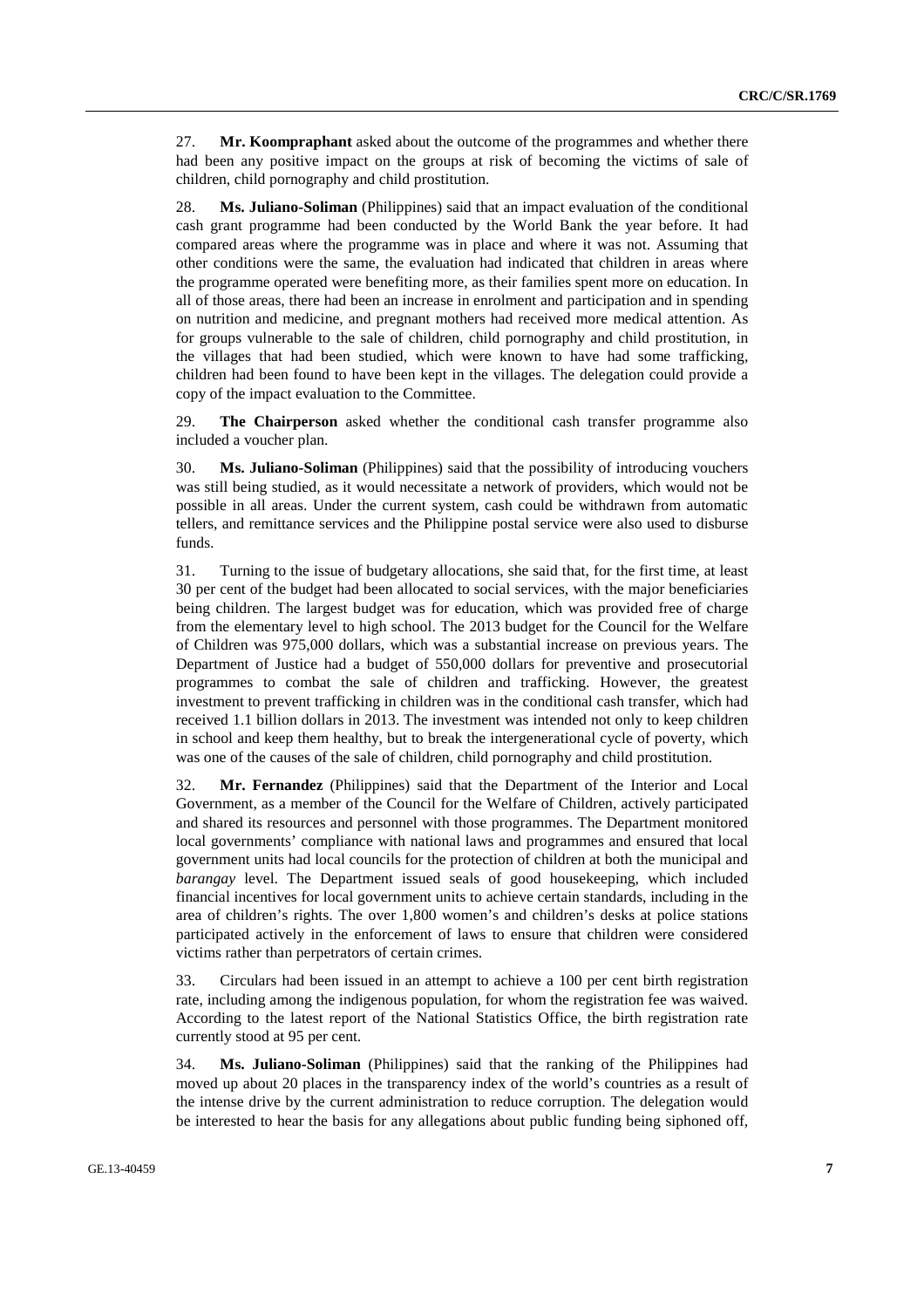as such information would make it possible to take action. There was a grievance redress system for the conditional cash transfer programme and other programmes which allowed people to send text messages or e-mails or to visit an office if they had a complaint about any personnel dealing with children. Action had been taken on such complaints.

35. **Mr. Fernandez** (Philippines) added that the seal of good housekeeping for local government units included requirements for transparency and that there was a strong emphasis on eliminating corruption.

36. **Ms. Tanodra-Armamento**, referring to efforts to integrate data collection and monitoring, said that the Philippines had created the National Justice Information System, headed by the Department of Justice, which would interconnect the existing information systems of justice sector agencies. In terms of implementation, the hardware was already in place and services were now being procured for nationwide interconnectivity.

37. The law provided that extradition requests could be granted only when there was an extradition treaty between the Philippines and the other State. In the absence of an extradition treaty, the Philippines could invoke a treaty on mutual legal assistance in criminal matters to request legal assistance in the case of violations of its laws relating to the protection and rights of children. In the present legal framework, no offences were extraterritorial in nature, not even those in the area of child protection. There was now a move to consider extraterritorial jurisdiction in the revision of the Criminal Code.

38. **Mr. Madi** asked whether the Philippines was considering using the Optional Protocol as a basis for extradition in the absence of extradition agreements. Was it true that the issue of double criminality no longer existed? He welcomed the fact that the Philippines was considering extraterritorial legislation, as the lack of extraterritorial jurisdiction was a major gap in the fight against sexual exploitation.

39. **Ms. Tanodra-Armamento** (Philippines) noted that article 5 of the Optional Protocol stated that a State party "may consider the present Protocol to be a legal basis for extradition", but it was not mandatory to do so. The concept of double criminality was not present in the Philippine legal framework.

40. The Philippine authorities could initiate criminal proceedings only if an element of the offence had been committed in the Philippines. Numerous laws stipulated that children involved in prostitution were considered to be victims and were not subject to prosecution. Furthermore, child victims of pornography offences were entitled to compensation and witness protection services. Sexual relations between adults and anyone under 18 years of age were considered to be child abuse. Establishments involved in prostitution were immediately closed after raids.

41. **Mr. Cardona Llorens** asked up to what age children could not be prosecuted for prostitution. It was his understanding that the age of consent was 12. With that in mind, he wished to know if sexual relations between an adult and a child between the ages of 12 and 18 years was also considered to be sexual abuse.

42. **Ms. Tanodra-Armamento** (Philippines) said that having sexual relations with a child 12 to 18 years of age was considered to be sexual abuse, while sex with a child under 12 years of age was considered to be statutory rape. A study was being conducted to document and analyse cases involving the sale and trafficking of newborn babies for purposes of adoption. At the end of the study, recommendations would be made on ways to regulate the practice and address the root causes of the problem.

43. **Ms. Juliano-Soliman** (Philippines) said that a new law on cybercrime provided for the prosecution of both Filipinos and foreigners who engaged in cybersex with children. Foreigners had been convicted for the trafficking and sexual abuse of children, and also for the sale of children, child prostitution and child pornography.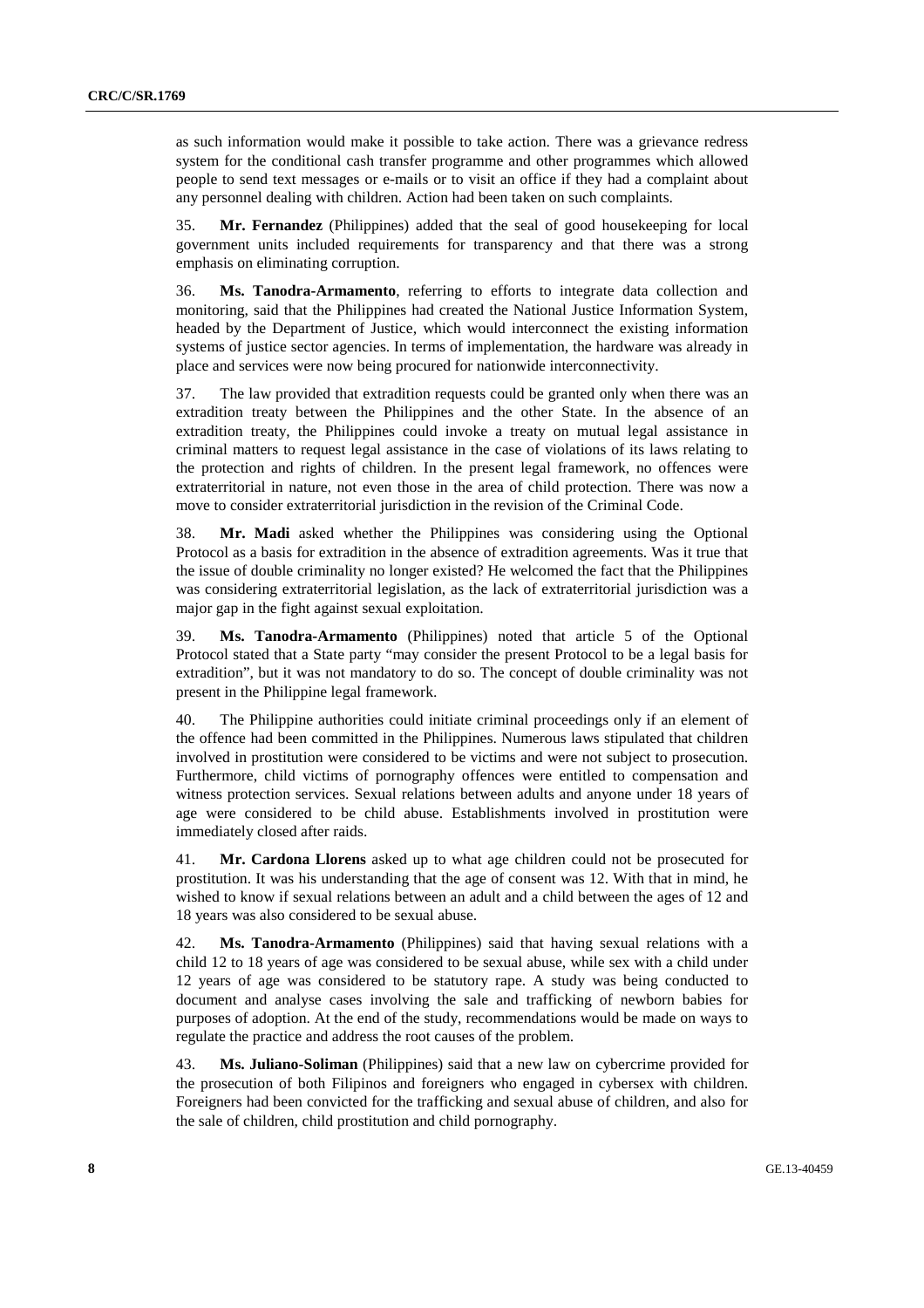44. **Mr. Balanhi** (Philippines) said that the Child Wise Tourism Program, a collaborative effort involving both the public and private sectors, had been launched to prevent the commercial sexual exploitation of children in the tourism industry. It involved measures such as training, awareness-raising campaigns and a hotline allowing citizens and travellers to report suspicious behaviour. The officers of the tourist police units established under the Tourism Act of 2009 received training in child wise tourism concepts. The programme was currently operational in Manila, Boracay and Puerto Princesa, and there were plans to expand it to cover 14 major tourist destinations in the country.

45. **Ms. Aidoo** asked to what extent the Government was working with members of the tourism industry to define strategies to tackle the problem and how it was monitoring the implementation of the programme.

46. **The Chairperson** expressed doubt that children would be able to remember a hotline number that was eight or nine digits long and said that it was necessary to monitor not only hotels but also taxi drivers, porters and others who might serve as middlemen.

47. **Mr. Balanhi** (Philippines) said that the training component of the Child Wise Tourism Program targeted all tourism service providers.

48. **Ms. Juliano-Soliman** (Philippines) said that, while the programme was led by the Department of Tourism, it was an inter-agency effort. At ports of entry in Boracay and Puerto Galera, any adults entering with children were required to declare their relationship with them. However, since children often arrived at tourist destinations alone, monitoring was also done by local government units at the village level. The Government was also working with chambers of commerce to involve local businesses in monitoring efforts.

49. **Ms. Wijemanne** said that perpetrators of sexual exploitation of children often preferred to stay in small guest houses that might not be registered rather than in wellknown hotels, and she asked if there had been any efforts to identify and monitor such establishments.

50. **Mr. Balanhi** (Philippines) said that under the Tourism Act of 2009 all tourism establishments must be accredited and licensed.

51. **Ms. Villar** (Philippines) said that, in order to determine who was eligible for the conditional cash transfer system, the Government had established a proxy means test based on responses to a household assessment form containing certain indicators. The indicators were drawn up bearing in mind the need for objective information and the tendency of respondents to skew their responses; they included the type of housing the respondents lived in, their education levels, whether they owned certain appliances and the nature of their employment. The answers were compiled in a database and allowed the Government to know exactly who the poor were so that it could better serve them. Compliance with the conditions established for the cash transfer system was monitored using a database, with information provided by teachers, health-care providers and social workers.

52. **Ms. Juliano-Soliman** (Philippines) said that the conditional cash transfer programme aimed to address the marginalization and disempowerment of people, which were root causes of poverty.

53. **Ms. Taradji** (Philippines) said that psychosocial services were provided to child victims of abuse and exploitation both through community-based programmes and in specialized centres. The centres provided immediate shelter and other basic services as well as legal and administrative support during the rehabilitation process. The community-based programmes included parent effectiveness training for the children's parents, which helped to ensure the children's reintegration into society and their families. The programmes were led by social workers, but also involved other partners from the community, including legal and medical practitioners and local government units.